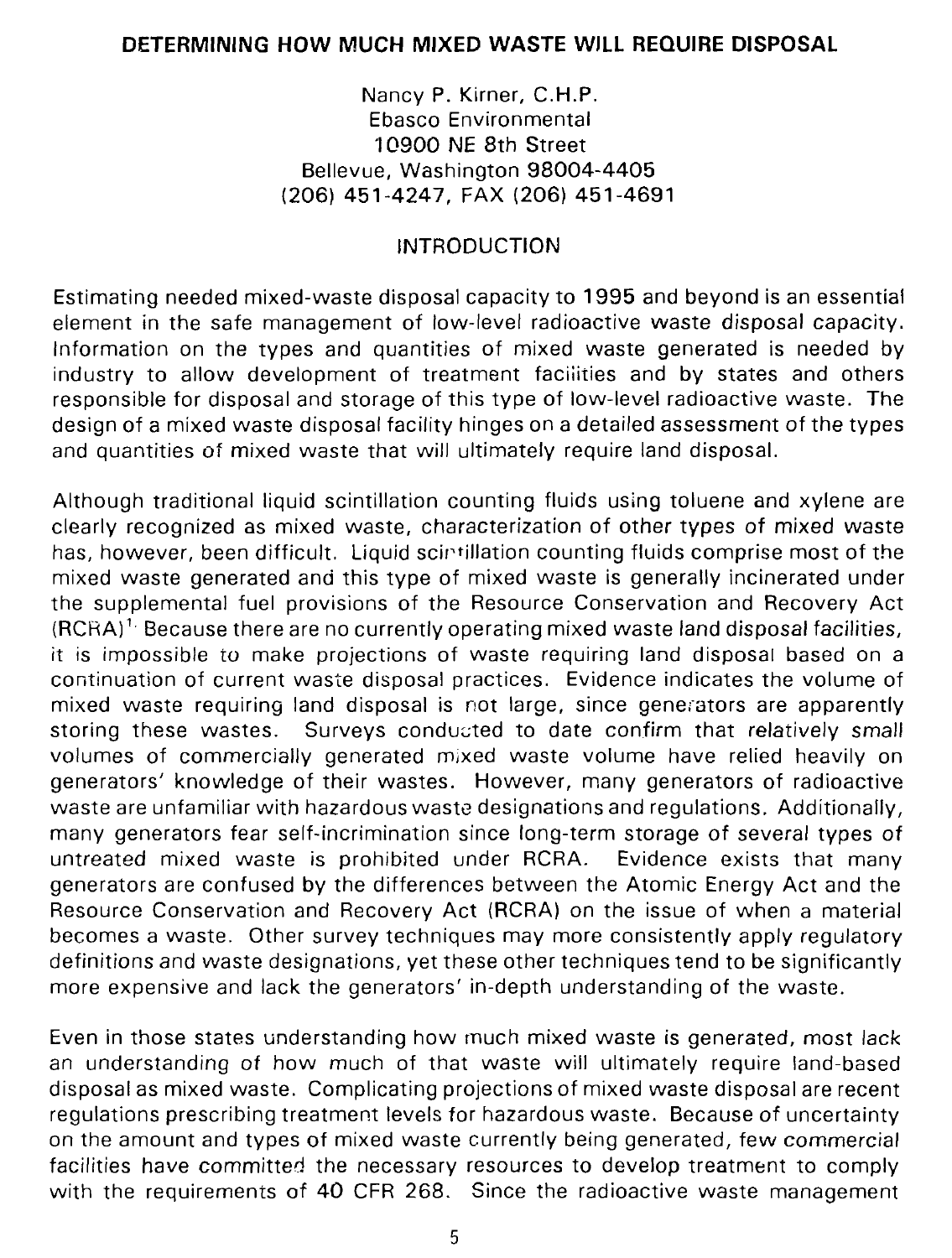industry has been slow to develop treatment facilities for what is generally perceived as a small quantity of waste, little data are available on actual volume reductions/increases as a result of treating mixed waste to meet standards of the Resource Conservation and Recovery Act (RCRA).

In spite of these uncertainties, estimates of waste volumes requiring disposal can be made. This paper proposes an eight-step process for such estimates.

## STEP ONE: CLASSIFY **WASTE**

In order to determine how much waste will require land disposal, the types and amounts generated must be determined. Waste classification systems exist for both commercial low-level and hazardous waste. Under RCRA, the generator is required to determine if the waste is hazardous. This is done by determining if the waste is excluded under 40 CFR 261.4, is listed under 40 CFR 261, Subpart D, or if the waste is characteristically hazardous as defined in 40 CFR 261, Subpart C. The Environmental Protection Agency (EPA) has assigned waste codes for each type of hazardous waste.

Similarly, the Nuclear Regulatory Commission (NRC) has established criteria for classifying radioactive waste as either Class A, B, or C, stable and unstable, per 10 CFR 61.55 and interpretive branch technical positions on the subject of waste classification and stability.

For example, a researcher discarded a tritium labeled pesticide, endrin, in a liquid scintillation cocktail with an initial tritium concentration of 0.1 microcurie per ml. In this hypothetical case, the researcher recognized he was generating a mixed waste for which there was no readily available treatment or disposal method. Consequently, the researcher absorbed the liquid onto a diatomaceous earth absorbent for safe storage pending development of treatment or disposal capacity. The annual generation rate of this waste is one gallon of liquid, which results in the generation of 3 gallons of absorbed liquid.

4

In this example, the waste would consist of xylene and toluene, organic solvents listed in 40 CFR 261.31 as F003 and F005, respectively. Wastes designated as F003, are listed due to the characteristic of ignitability, and wastes designated as F005 are listed due to toxicity. The pesticide endrin is known from process knowledge to be present in the waste in concentrations greater than 0.02 mg/l. Thus, this waste is classified under RCRA as both a listed waste and a characteristic waste (for toxicity and ignitability). The radioactive classification for this waste is Class A, unstable. The concentration of tritium in the waste does not automatically qualify for exemption under the NRC's rule governing liquid scintillation counting, 10 CFR 20.306.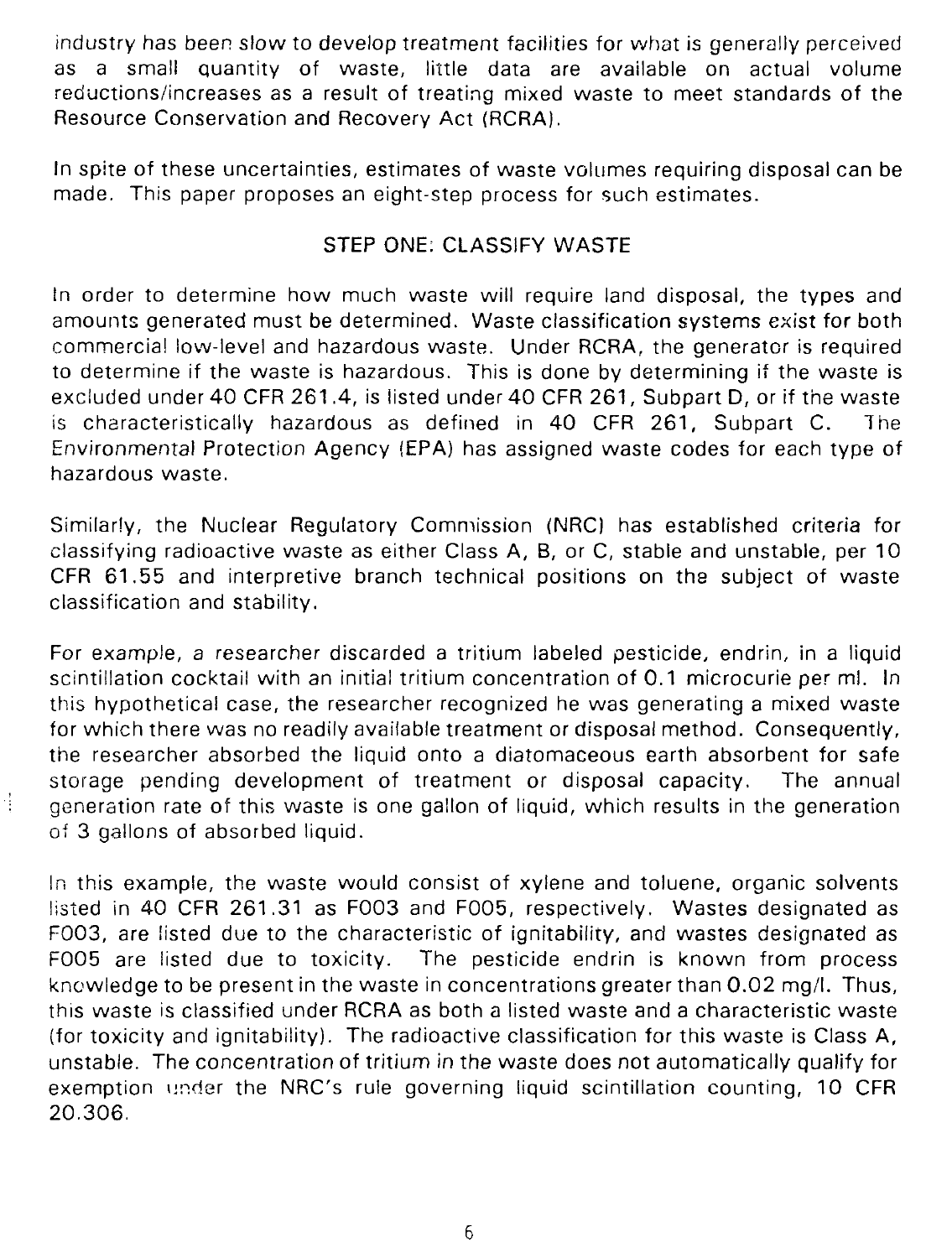#### STEP TWO: AMOUNT IN STORAGE

Because no land disposal facilities have accepted mixed waste since 1985, it is possible that a significant volume of mixed waste is in storage. Because waste treatment levels have only recently been specified (55 FR 22520), wastes generated prior to summer, 1990 may not be in a form that is compatible with EPA's recommended or required treatment. Consequently, it is important to determine the volume of waste in storage and the form of that waste.

Using the example above, there are 12 gallons of absorbed waste in storage. The absorbent used was an inorganic diatomaceous earth granular product. There are also two-one gallon containers of liquid scintillation vials, each with 15 ml of liquid scintillation fluid, layered in the same absorbent, with twice the absorbent necessary to contain the liquid.

## STEP THREE: CURRENT GENERATION RATE

Because past practices cannot be assumed to be representative of current waste generation practices, knowledge of current waste management practices is needed to provide valid estimates of the types and quantities of waste generated.

The researcher in the above example has become knowledgeable about EPA's land disposal restrictions and has decided not to mix his waste with absorbent anymore. This year the researcher will empty (or crush) his liquid scintillation vials and triple rinse the vials. The researcher generates one gallon of liquid scintillation fluid and one gallon of rinsate.

# STEP FOUR: FUTURE GENERATION RATES

Because past practices cannot be assumed to continue, future waste generation must be closely evaluated. When evaluating future waste practices, not only must the technical nature of the waste be evaluated, but also the likely behavior of the waste generator. Past predictions of low-level waste generation have largely been inaccurate because the behavioral aspects of the waste manager were largely neglected. For example, many states overestimated the volume of waste expected for disposal in 1986, neglecting the powerful impact that a \$ 10 per cubic foot surcharge would have on the total volume of waste needing disposal. Since one state is projecting mixed waste disposal will cost on the order of \$15,000 per cubic foot<sup>2</sup>, a similar overestimate of mixed waste volume could be anticipated if a behavioral reaction to the economics of mixed waste disposal are neglected. While the effect of behavioral factors may be impossible to estimate numerically, they must be considered in evaluating estimates of future waste generation.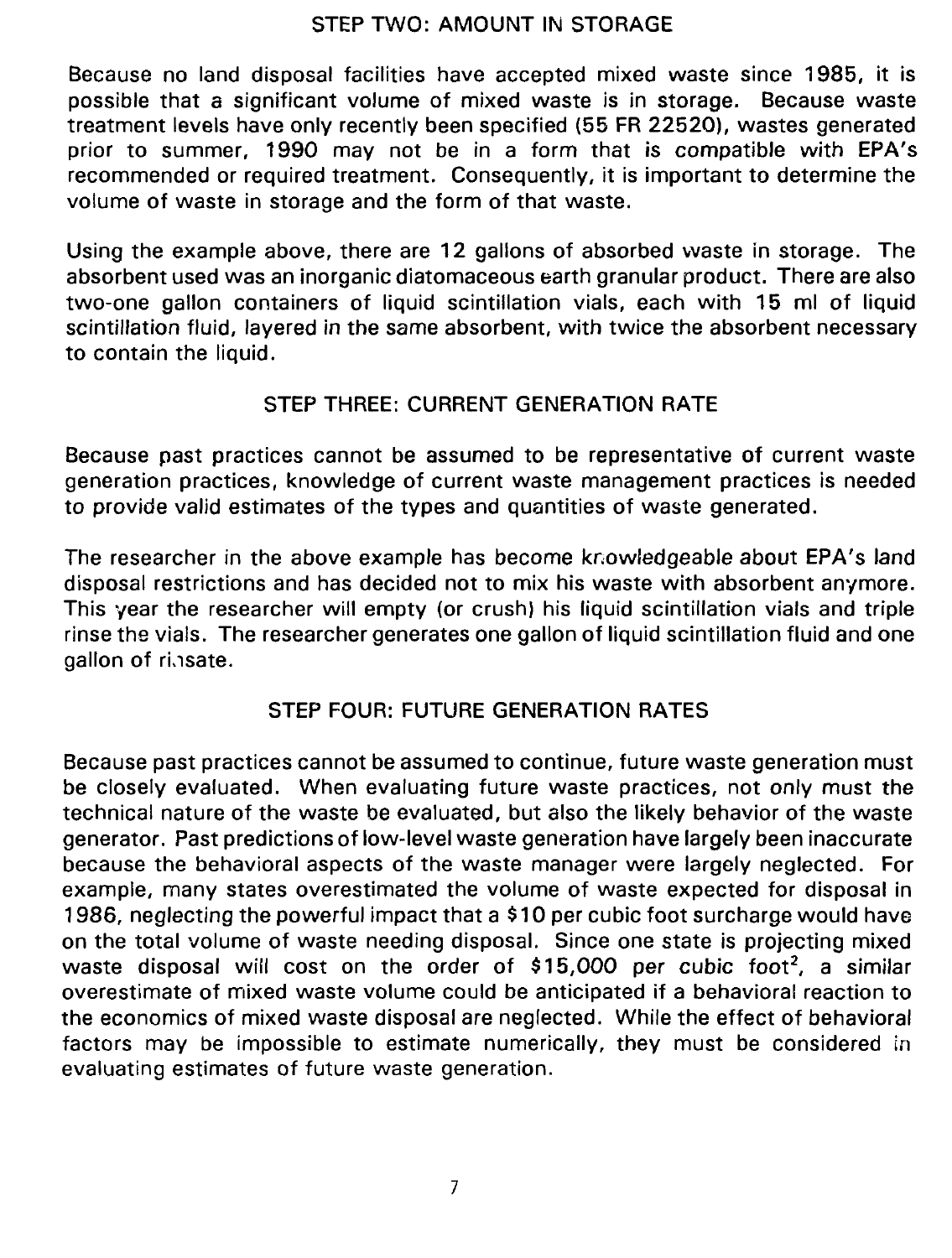In the example cited previously, the field of research involving tritium and endrin is likely to continue for five more years. It could therefore be assumed that the researcher will continue to generate the same waste at the same rate of one gallon per year of liquid for each of the next five years. However, behavioral factors should also be considered. In response to projected disposal costs, is the researcher likely to change waste management practices. For example, the rinsate could be disposed of under the Clean Water Act by discharge to a publicly owned treatment works (POTW), in full conformance with EPA and NRC requirements. The research protocol may be change to reduce the concentration of tritium in the waste. Alternatively, it may be possible to aggregate this liquid scintillation counting waste with other liquid scintillation counting wastes (note: aggregation is not dilution) reducing the concentration of tritium to the point where the waste may be exempted from disposal as radioactive waste. This waste aggregation may also reduce the concentration of eldrin below characteristic levels. If these or other waste management techniques are employed, it is possible that no mixed waste will require land disposal.

## STEP SIX: REQUIRED TREATMENT

EPA has prescribed treatment levels that all hazardous waste must meet (40 CFR 268) prior to land disposal. These treatment levels are either specified concentrations of hazardous contaminants in the waste itself, in an extract of the waste, or a prescribed treatment method. All waste must meet these treatment levels (or receive an exemption from EPA) in order to be land disposed. NRC has also prescribed waste form requirements that all low-level radioactive wastes must meet in order to be disposed in a shallow-land burial facility (10 CFR 61.56). Since mixed waste is regulated under RCRA and the AEA, it must meet the requirements of both 40 CFR 268 and 10 CFR 61.56 prior to land disposal.

Using the same example waste, the ignitable characteristics of the waste must be deactivated (DEACT) so that the waste is no longer ignitable, and the toxic characteristics must be treated either by biodegradation (BIODEG) or incineration (INCIN). In order to meet the treatment standards for the organic constituents, however, the concentrations of xylene (F003) and toluene (F005) in an extract of the waste residue must not exceed 0.15 mg/l of xylene or 0.33 mg/l of toluene. Additionally, the waste residue may not contain more than 0.13 mg/l of endrin. The treatment requirements under 10 CFR 61.56 are less technically demanding in that the waste must not contain any free-standing liquid. If the waste cannot meet the RCRA treatment requirements, a treatability variance may be sought from EPA.

## STEP SEVEN: EFFECT OF TREATMENT ON VOLUME

Knowing the required treatment provides some insight into how the waste must be treated, but provides little firm evidence on the nature of the waste after treatment. With no operating treatment facilities for this waste, it is difficult to predict how the waste will actually perform during treatment. For example, the literature suggests that volume reduction factors on the order of 100 to 1,000 can be expected for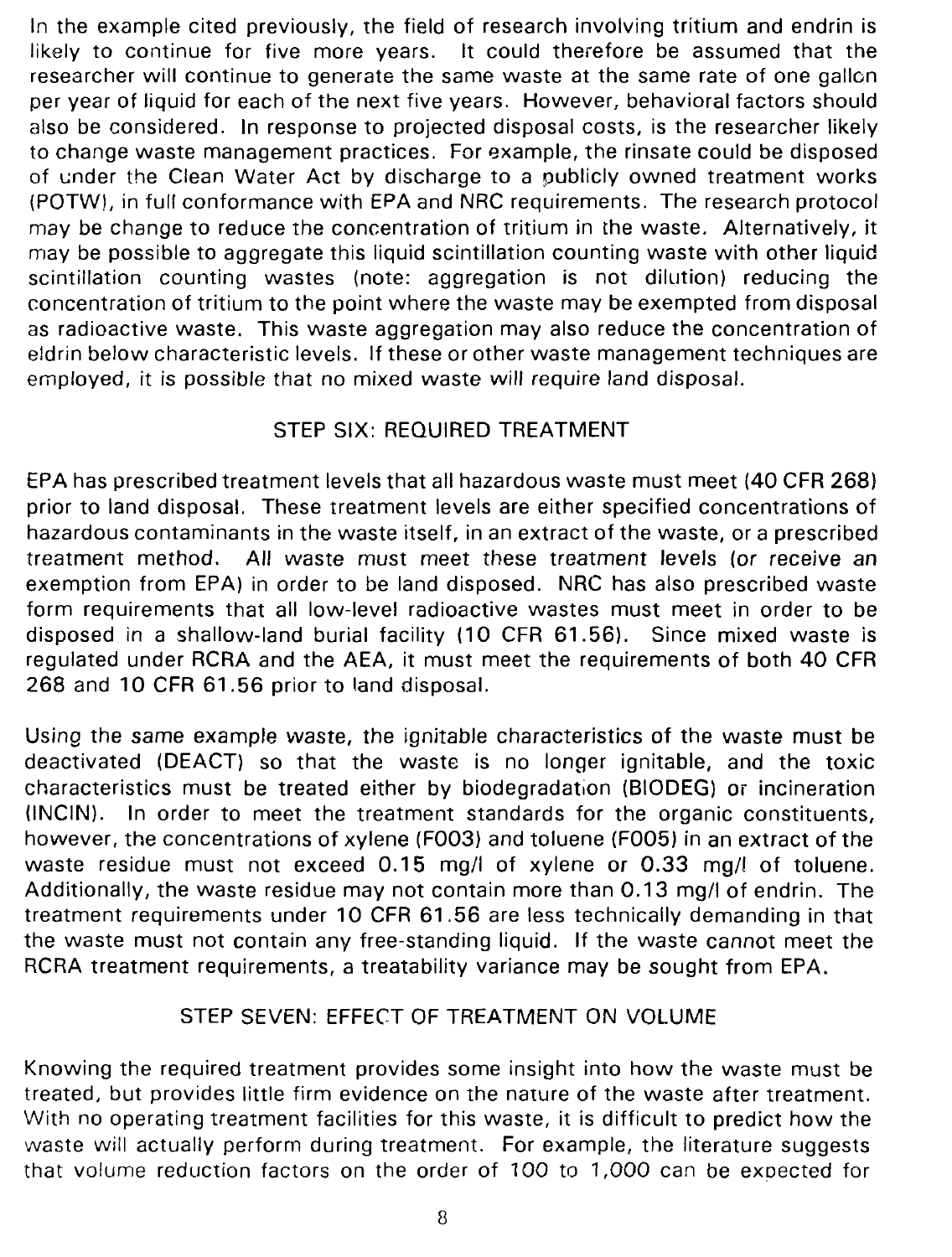incineration of some organic wastes<sup>3</sup>. Incineration of the waste would comply with the required treatment for the toxic and ignitable characteristics and is the recommended treatment for the xyiene and toluene. However, it is not known whether these performance-based concentrations will be met by incineration. If additional stabilization of the waste were required, volume reduction factors could be considerably less.

Considering the example waste and based on considerable experience with nonradioactive hazardous waste, it could be conservatively assumed that incineration of the example waste will be the method of choice. Volume reduction factors of from 1:1,000 to 1:100 could be expected for the liquid waste. However, due to difficulties involved with incinerating the waste in storage that was already absorbed onto diatomaceous earth, no net volume reduction can be realized during treatment for this stored waste. In fact, there may need to be additional stabilization of this waste, thereby increasing the volume.

## STEP 8: PROFESSIONAL JUDGEMENT

Until facilities are developed for treatment of mixed waste and operational history has been demonstrated, professional judgement must be interjected into estimates of future waste generated. Estimates of expected volumes must be tempered by considering the behavior of the generator with regards to product substitution, continued need to generate the waste, the effect of small quantity generator allowances and other regulatory relief, and any alternative waste management efforts that might be employed for each source of waste. Estimates must also be tempered by considering regulatory uncertainties with regards to granting treatability variances, delisting petitions, no migration petitions, and other types of regulatory relief. Sensitivity analyses should be performed to test the effect of changes to the assumptions used in the estimation process.

Continuing with the same example waste, a comparison of the total waste generated with the total waste requiring disposal under both favorable and unfavorable assumptions is presented in Table 1. The favorable assumptions were chosen to minimize the waste requiring land disposal as mixed waste; the unfavorable assumptions were chosen to maximize the waste needing disposal as mixed waste. Depending on the assumptions used, the volume of waste requiring land disposal as mixed waste could range from none to approximately 50% of the original volume. The greatest factor affecting the final volume requiring disposal for this example waste is not future generation of the waste, but past waste management practices affecting stored mixed waste.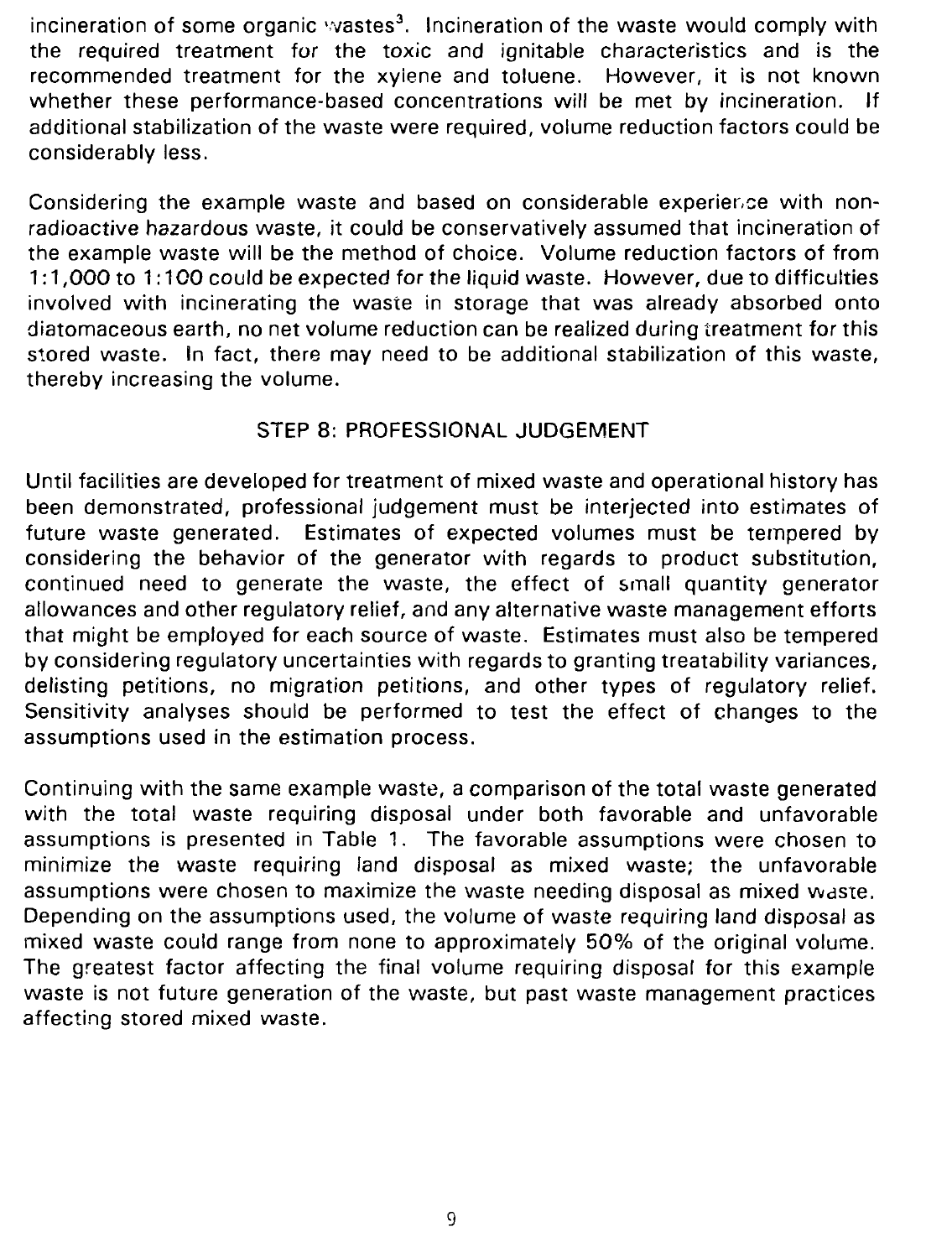#### SUMMARY

Many uncertainties exist that affect the accuracy of mixed waste projections. The uncertainties can be classified as technical, regulatory, and behavioral. Included among the technical uncertainties is the lack of demonstrated and operating mixed waste treatment technologies compatible with 40 CFR 268 treatment standards. Regulatory uncertainties also exist including the potential effect of treatment variances and petitions for delisting of certain wastes which may or may not be granted. Behavioral uncertainties include the continued likelihood of generation of mixed waste in the same quantities and forms that were generated in the past.

In spite of these uncertainties, estimates of the volumes and types of mixed waste requiring disposal can be made. These estimates should be tempered, however, with a combination of uncertainty analyses and professional judgement.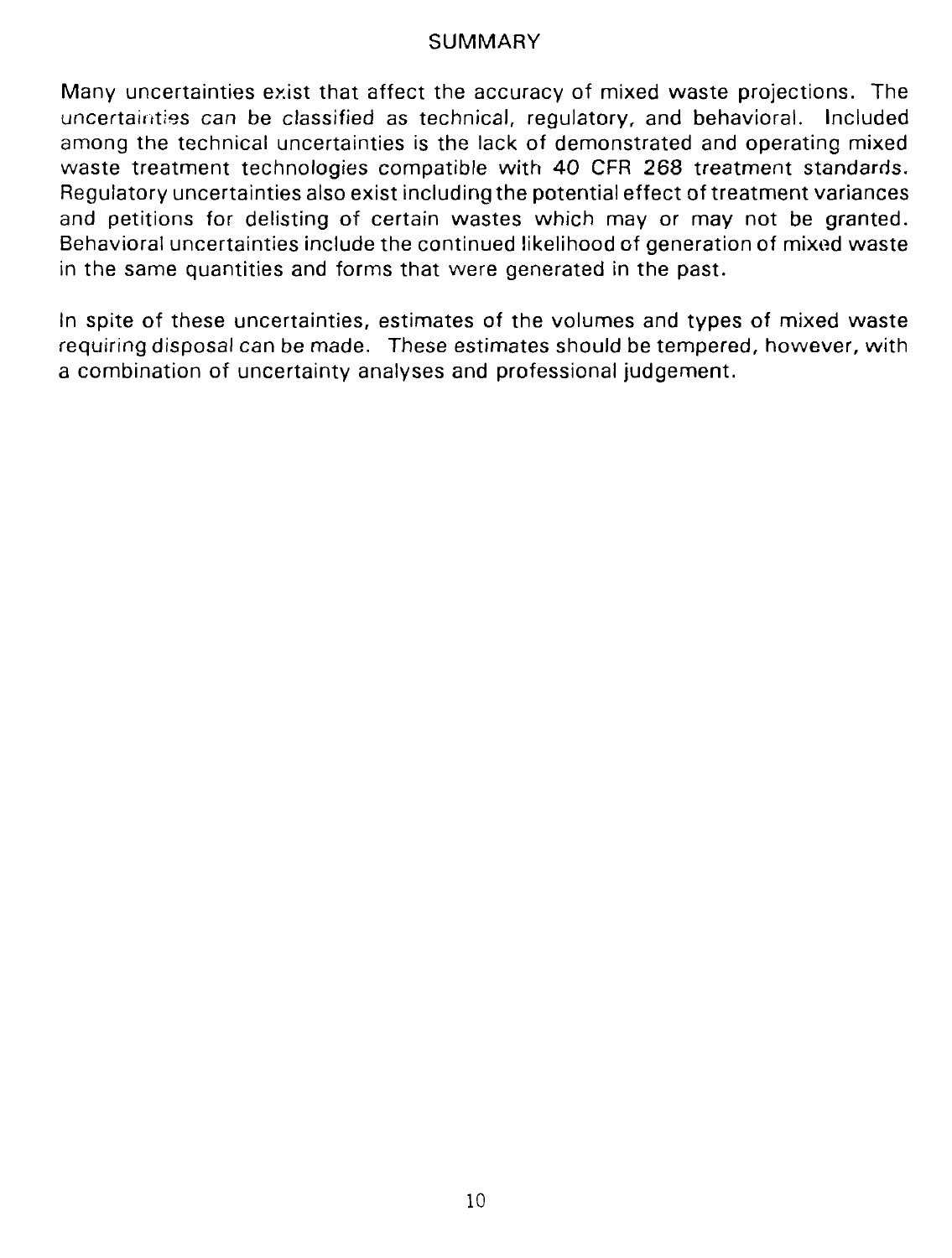## TABLE 1 COMPARISON OF WASTE GENERATED AND WASTE REQUIRING DISPOSAL (Volume in Gallons)

| <b>Type of Waste</b><br>Generated | <b>Total Volume</b><br>Generated | <b>Total Volume</b><br>Disposed-<br>Minimizing<br><b>Assumptions</b> | <b>Total Volume</b><br>Disposed-<br>aximizing<br><b>Assumptions</b> |
|-----------------------------------|----------------------------------|----------------------------------------------------------------------|---------------------------------------------------------------------|
| Waste in<br>Storage               | 12 gallons<br>absorbed           | 0 <sup>o</sup>                                                       | 12 <sup>b</sup><br>$(12)^c$                                         |
|                                   | 2 gallons vials<br>in absorbent  | $0^{\circ}$<br>$(0.002)^e$                                           | 2.0 <sup>d</sup>                                                    |
| Currently<br>Generated<br>Waste   | 1 gallon LSC                     | $0^{\circ}$<br>$(0.001)^{o}$                                         | 0.01 <sup>t</sup>                                                   |
|                                   | 1 gallon<br>rinsate              | O <sup>o</sup><br>$(0.001)^{o}$                                      | 0.01 <sup>t</sup>                                                   |
| <b>Future Waste</b><br>Generated  | Maximum of<br>5 gallons LSC      | O <sup>a</sup><br>$(0.005)^{o}$                                      | 0.05 <sup>t</sup>                                                   |
|                                   | 5 gallons<br>rinsate             | $0^{\circ}$<br>$(0.005)^{\circ}$                                     | 0.05 <sup>t</sup>                                                   |
| <b>TOTAL</b>                      | 26                               | $\Omega$<br>(12.012)                                                 | 14.11                                                               |

a The treated waste is delisted.

The treated waste showed no volume reduction because of the absorbent used ь

 $\mathbf c$ The waste was treated but not delisted. No volume reduction could be realized because of the absorbent used.

 $\mathbf d$ The vials in storage were not all intact, therefore no volume reduction following treatment.

e Treatment provided a volume reduction factor of 1,000.

 $\mathbf i$ Treatment provided a volume reduction factor of 100.